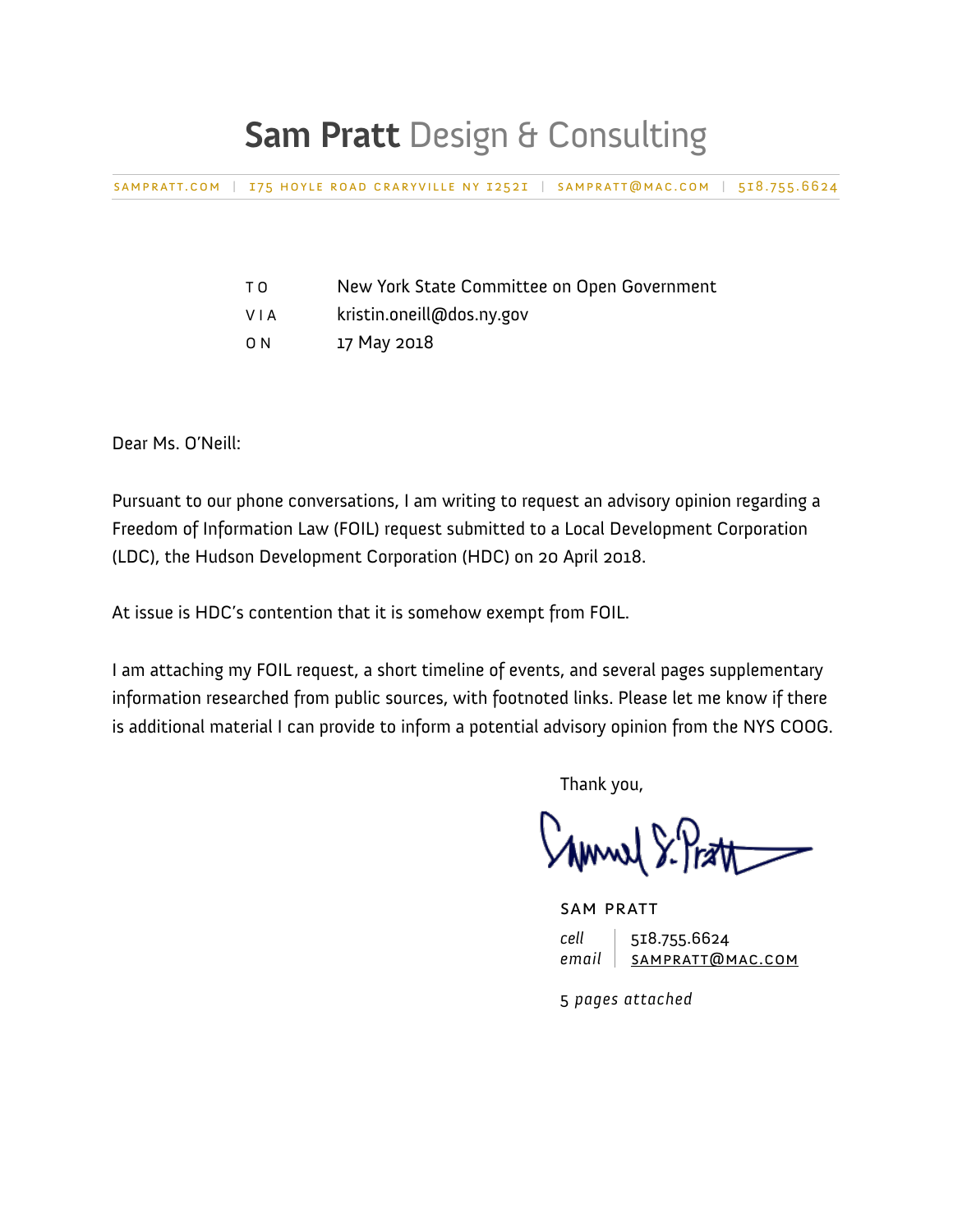## **Sam Pratt** Design & Consulting

[sampratt.com](http://sampratt.com) | 175 hoyle road craryville ny 12521 | [sampratt@mac.com](mailto:sampratt@mac.com) | 518.755.6624

- **TO** Records Access Officer Hudson Development Corporation 1 North Front Street Hudson NY 12534
- **ON** 20 April 2018
- **VIA** [sheena@hudsonfirst.com](mailto:sheena@hudsonfirst.com), [kristal@kristalheinz.com](mailto:kristal@kristalheinz.com)

To whom it may concern:

Pursuant to New York State Freedom of Information Law (*a/k/a* FOIL, Public Officers Law, Article 6) I hereby request records created between January 1st, 2017 and December 31st, 2017 which mention, discuss, originate from, or otherwise concern the A. Colarusso & Son company ("Colarusso").

Records responsive to this request which exist in electronic form should be delivered to:

sampratt@mac.com

Other records not in electronic form I will review in person to determine whether photocopies are necessary.

FOIL requires that an agency respond to a request within five business days of receipt of a request. If for any reason any portion of my request is denied, please inform me of the reasons for the denial in writing and provide the name and address of the person or body to whom an appeal should be directed.

 Sincerely, **SAMPRATT** Sincerely OF **OPY JEST!** 

| cell   518.755.6624      |
|--------------------------|
| email   SAMPRATT@MAC.COM |
| CC R. RECTOR             |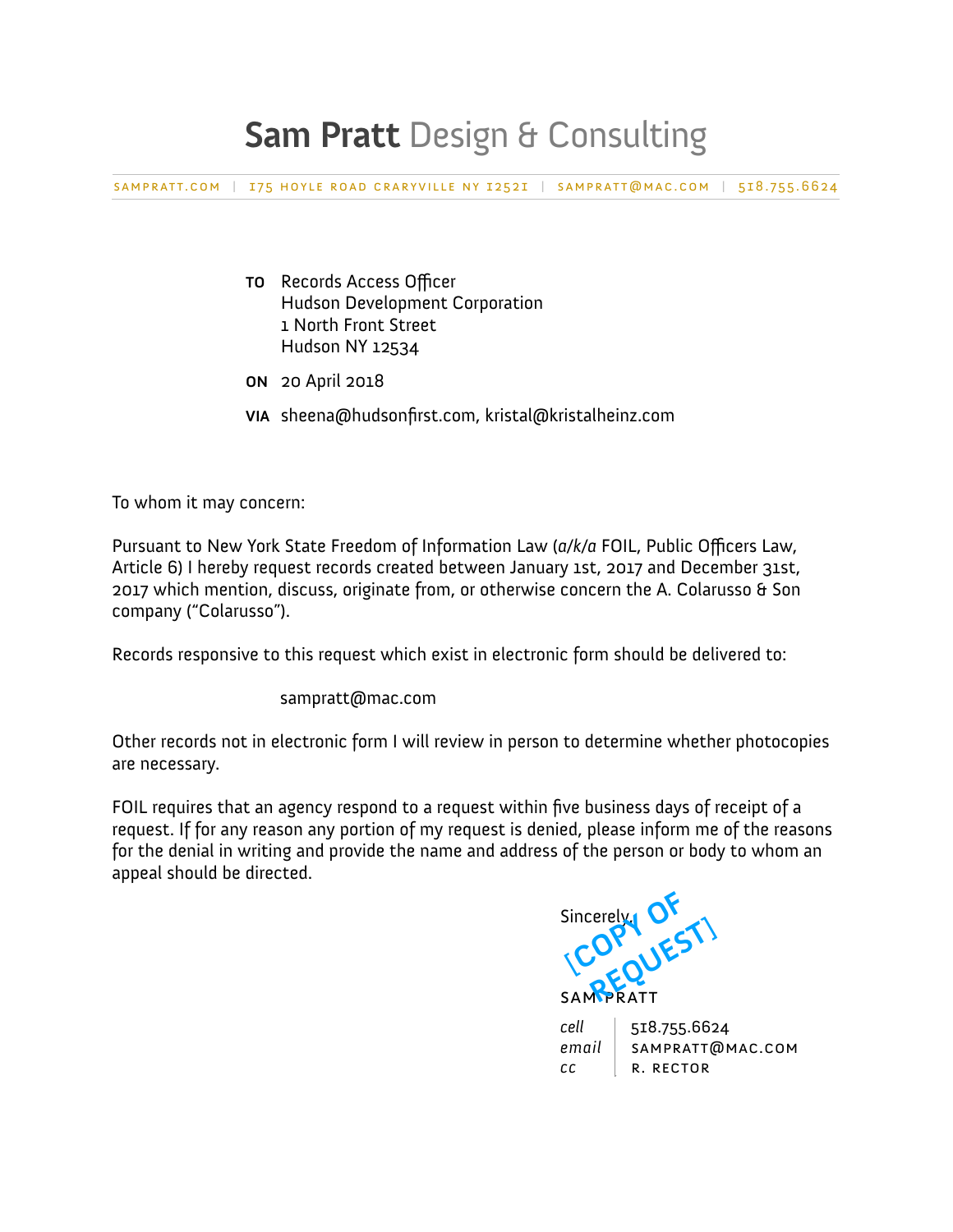## *TIMELINE OF REQUEST & AGENCY RESPONSES*

- On 20 April 2018, the attached FOIL request was submitted to HDC. *(See previous page)*
- On the same day, a reply was received from HDC Executive Director Sheena Salvino, which read in its entirety:

```
Sam, 
HDC is reviewing your request and will respond accordingly in due 
course. 
Sincerely, 
Sheena Salvino 
Director, HDC 
sheena@hudsonfirst.com
```
- The above reply does not specify whether the request will be granted or denied within the required 5-day timeframe, nor whether an extension will be required.
- On 4 May 2018, I contacted HDC via email to notify them that the deadline for responding to my FOIL request had been exceeded, citing §89(3)(a) of FOIL, as well as guidance from the NYS COOG website.
- Salvino responded on that same day *[emphasis added]*:

Sam,

In response to your email, please be advised that HDC timely responded to your request and is working on a more detailed and comprehensive response. After consultation with legal council, HDC reserves the right to object to your request under the grounds that HDC, as a not-for-profit corporation not under substantial government control, is not subject to the provisions of the Freedom of Information Law ("FOIL") regarding production.

Notwithstanding, and without waiving any rights, defenses or objections, to the extent that HDC is in possession of any documents relevant to your request, HDC will produce same within twenty (20) days of today's date.

Sincerely,

Sheena Salvino Director Hudson Development Corporation Hudson Community Development & Planning Agency [sheena@hudsonfirst.com](mailto:sheena@hudsonfirst.com)  [www.hudsonfirst.com](http://www.hudsonfirst.com/)  518.751.1044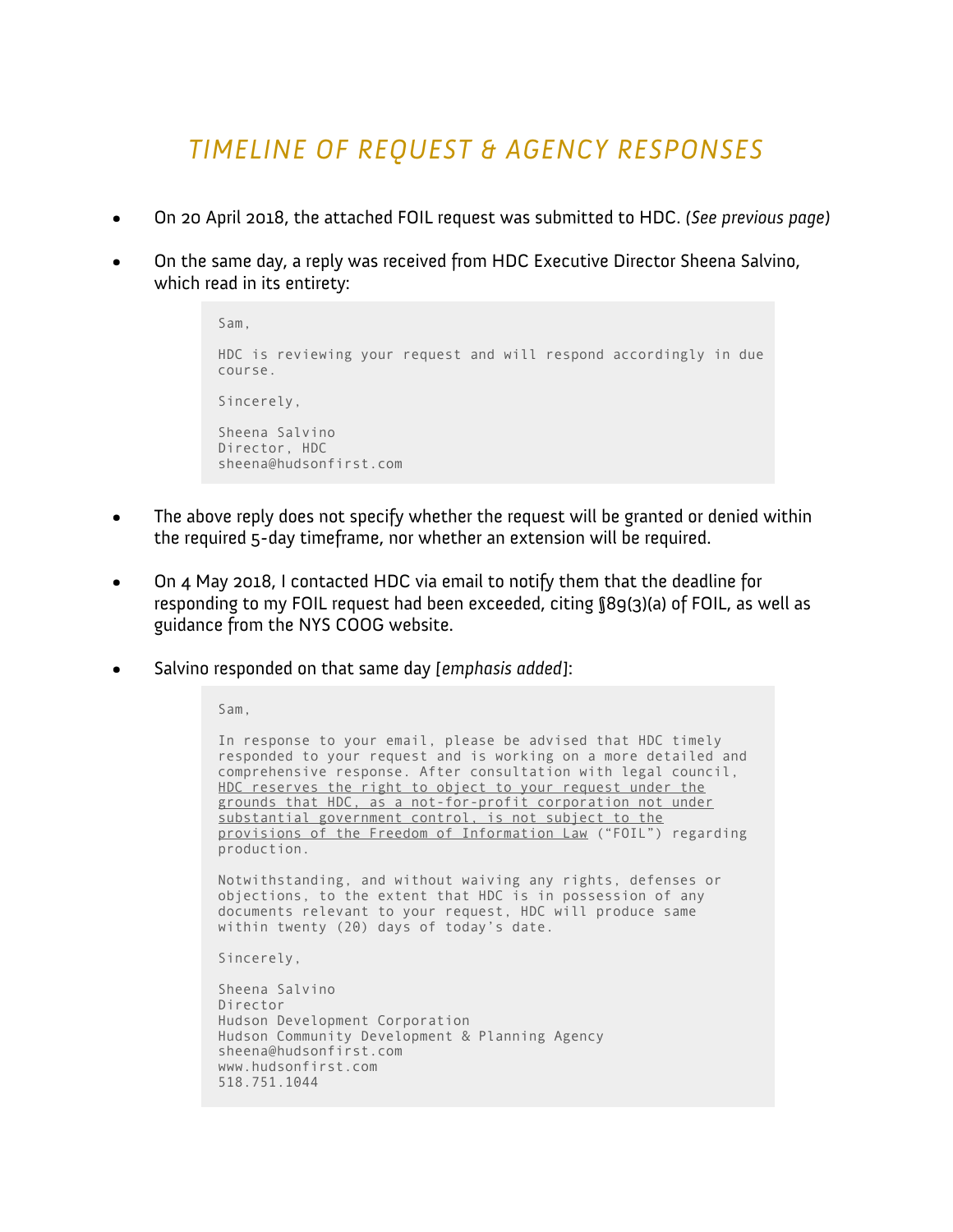## *SUPPLEMENTARY INFORMATION FROM PUBLIC SOURCES INDICATING THAT HDC IS SUBJECT TO FOIL*

<span id="page-3-7"></span>*— See footnotes for direct citations —* 

- The Hudson Development Corporation (HDC) identifies itself as a Local Development Corporation, stating on its website that "Local Development Corporations are created pursuant to Not-for-Profit Corporation Law, Section 1411" to "lessen the burdens of government."**[1](#page-3-0)**
- <span id="page-3-6"></span>• The City of Hudson lists HDC among its official Boards and Committees.<sup>2</sup> All of the entities on this list are well-understood to be agencies subject to FOIL, *e.g.* the Hudson Planning Commission, Board of Assessment Review, Historic Preservation Committee, Hudson Community Development and Planning Agency, *et al.*
- Describing its purposes, HDC notes that "LDCs are authorized under state law and are often used by municipalities to support particular public purposes." HDC's website further acknowledges that "LDCs created by municipalities are quasi-public entities undertaking activities in areas of public concern."**[3](#page-3-2)**
- <span id="page-3-9"></span><span id="page-3-8"></span>• The New York State Authorities Budget Office (ABO) lists HDC as a public authority, specifically an LDC. Multiple HDC annual reports and audits are archived on the ABO's site, further reflecting its status as a quasi-governmental agency.<sup>4</sup> HDC's minutes further show that the agency's board is required to attend ABO trainings.**[5](#page-3-4)**
- <span id="page-3-11"></span><span id="page-3-10"></span>• HDC's own auditor has repeatedly stated in annual audits filed with the ABO that "The Organization receives substantially its entire grant and contract revenue from State and Local agencies." *[emphasis added]* **[6](#page-3-5)**
- HDC's auditor has further noted that "any of the funding sources may, at its discretion, request reimbursement for expenses or return of funds, or both, as a result of noncompliance by the Organization with the terms of its grants/contracts." This recognizes

<span id="page-3-2"></span>http://hudsonfirst.com/about [3](#page-3-8)

- <span id="page-3-4"></span><http://hudsonfirst.com/wp-content/uploads/2015/03/HDC-February-2015-Minutes.pdf> [5](#page-3-10)
- <span id="page-3-5"></span> https://www.abo.ny.gov/annualreports/PARISAuditReports/FYE2015/LDC/ [6](#page-3-11) HudsonDevelopmentCorporation2015.pdf

<span id="page-3-0"></span><sup>&</sup>lt;sup>[1](#page-3-6)</sup> http://hudsonfirst.com/about

<span id="page-3-1"></span>[<sup>2</sup>](#page-3-7) http://www.cityofhudson.org/board\_and\_committees

<span id="page-3-3"></span>https://www.abo.ny.gov/paw/paw\_weblistingLDC2.html [4](#page-3-9)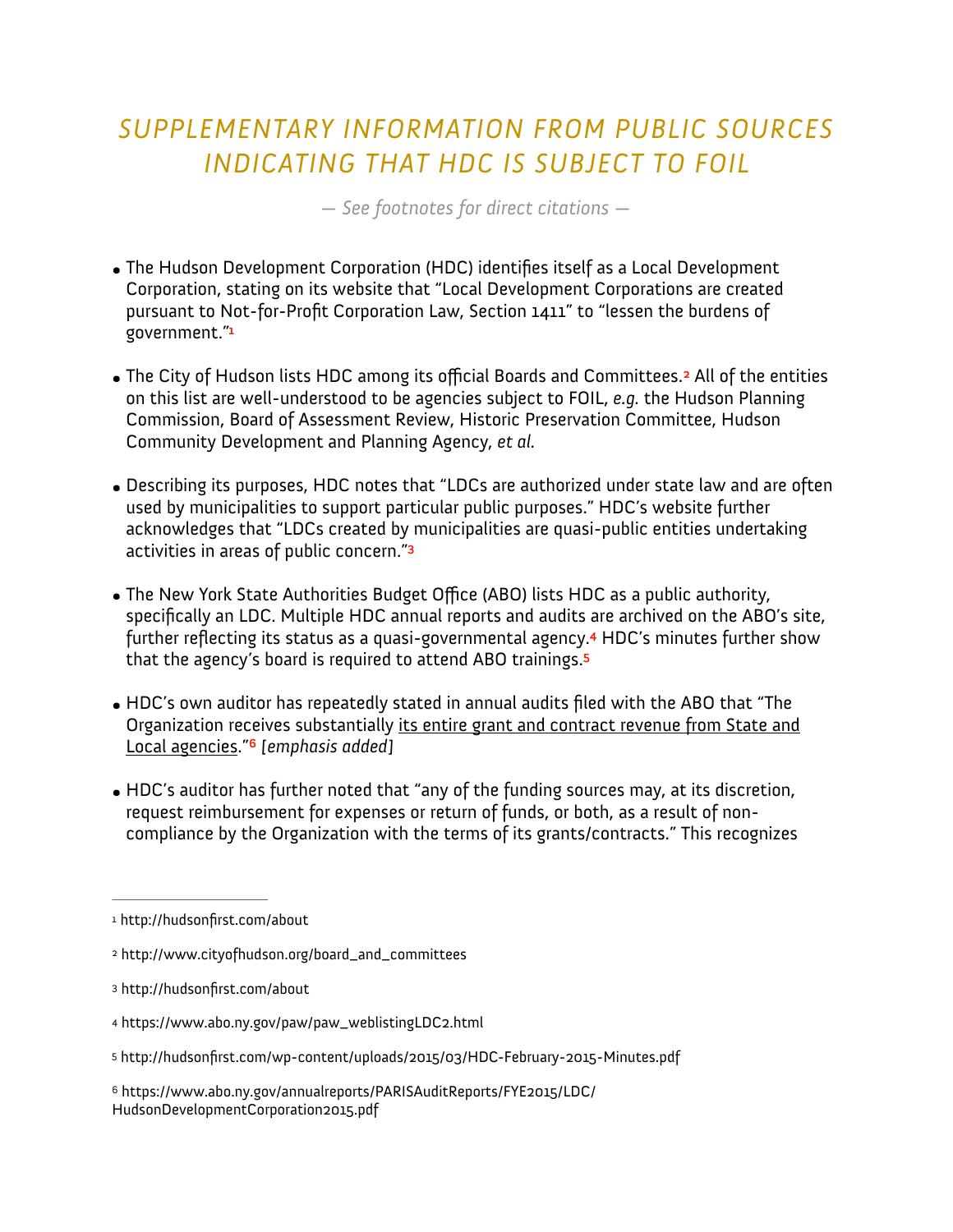<span id="page-4-8"></span><span id="page-4-7"></span>government's power of the pursestrings over the agency, which includes discretion to discontinue future funding.**[7](#page-4-0)**

- HDC holds public meetings, and sometimes goes into Executive Session, a feature of the Open Meetings Law. Were it not an agency, HDC's meetings would not be open to the public and its board would not need to hold Executive Sessions to discuss privileged information.**[8](#page-4-1)**
- <span id="page-4-9"></span>• In December 2017, HDC was expected to apply for a grant on behalf of the City of Hudson, but was unable to do so because it did not publish a public notice, once again emphasizing its role as an arm of local government, and subject to the same requirements.**[9](#page-4-2)**
- <span id="page-4-10"></span>• The Mayor and the President of the Common Council of the City of Hudson both serve *ex*officio on the Board of HDC.<sup>10</sup> Until recently, the Common Council majority and minority leaders also served *ex officio* on the board of HDC. The number of Board members fluctuates a great deal, with frequent vacancies. For example, in 2014 elected officials represented 4 out of 8 members, or 50%. HDC often reports on its activities to the City of Hudson's Economic Development Committee, a subcommittee of the Common Council.**[11](#page-4-4)**
- <span id="page-4-12"></span><span id="page-4-11"></span>• HDC's Executive Director and bookkeeper(s) have at times been jointly paid by the agency and HCDPA, another LDC subject to FOIL and supported by City government[.](#page-4-5)<sup>12</sup> Salvino lists both HDC and HCDPA as her employer in the second email provided in the above timeline.
- The agency was formerly part of the Columbia-Hudson Partnership, which consisted of HDC and another LDC, the Columbia Economic Development Corporation (CEDC). The two separated more than a decade ago, but CEDC unlike HDC recognizes that it is subject to FOIL. (The writer has FOILed CEDC in the past without any obstructive behavior.)**[13](#page-4-6)**
- <span id="page-4-13"></span>• The City of Hudson and its agencies have been known to dispose of, donate, or otherwise arrange for properties to be transferred for the purpose of redevelopment by HDC: "HDC is typically the receiver of property acquired by the City of Hudson. For example, when the

<span id="page-4-0"></span>[https://www.abo.ny.gov/annualreports/PARISAuditReports/FYE2015/LDC/](https://www.abo.ny.gov/annualreports/PARISAuditReports/FYE2015/LDC/HudsonDevelopmentCorporation2015.pdf) [7](#page-4-7) [HudsonDevelopmentCorporation2015.pdf and https://www.abo.ny.gov/annu](https://www.abo.ny.gov/annualreports/PARISAuditReports/FYE2015/LDC/HudsonDevelopmentCorporation2015.pdf)alreports/PARISAuditReports/ FYE2016/LDC/HudsonDevelopmentCorporation2016.pdf

<span id="page-4-1"></span>http://hudsonfirst.com/wp-content/uploads/2013/01/HDC-JANUARY-2018-MINUTES.pdf [8](#page-4-8)

<span id="page-4-2"></span><http://gossipsofrivertown.blogspot.com/2018/01/intel-from-yesterdays-hdc-meeting.html> [9](#page-4-9)

<span id="page-4-3"></span>[<sup>10</sup>](#page-4-10) http://hudsonfirst.com/about

<span id="page-4-4"></span>http://www.cityofhudson.org/Common%20Council/Minutes/2012/rmseptember18.2012.pdf [11](#page-4-11)

<span id="page-4-5"></span>[<sup>12</sup>](#page-4-12) http://hudsonfirst.com/wp-content/uploads/2017/07/2012-HDC-Audited-Financial-Statements.pdf

<span id="page-4-6"></span>[<sup>13</sup>](#page-4-13) Personal direct knowledge from my prior service as the City of Hudson's Commissioner of Grants.